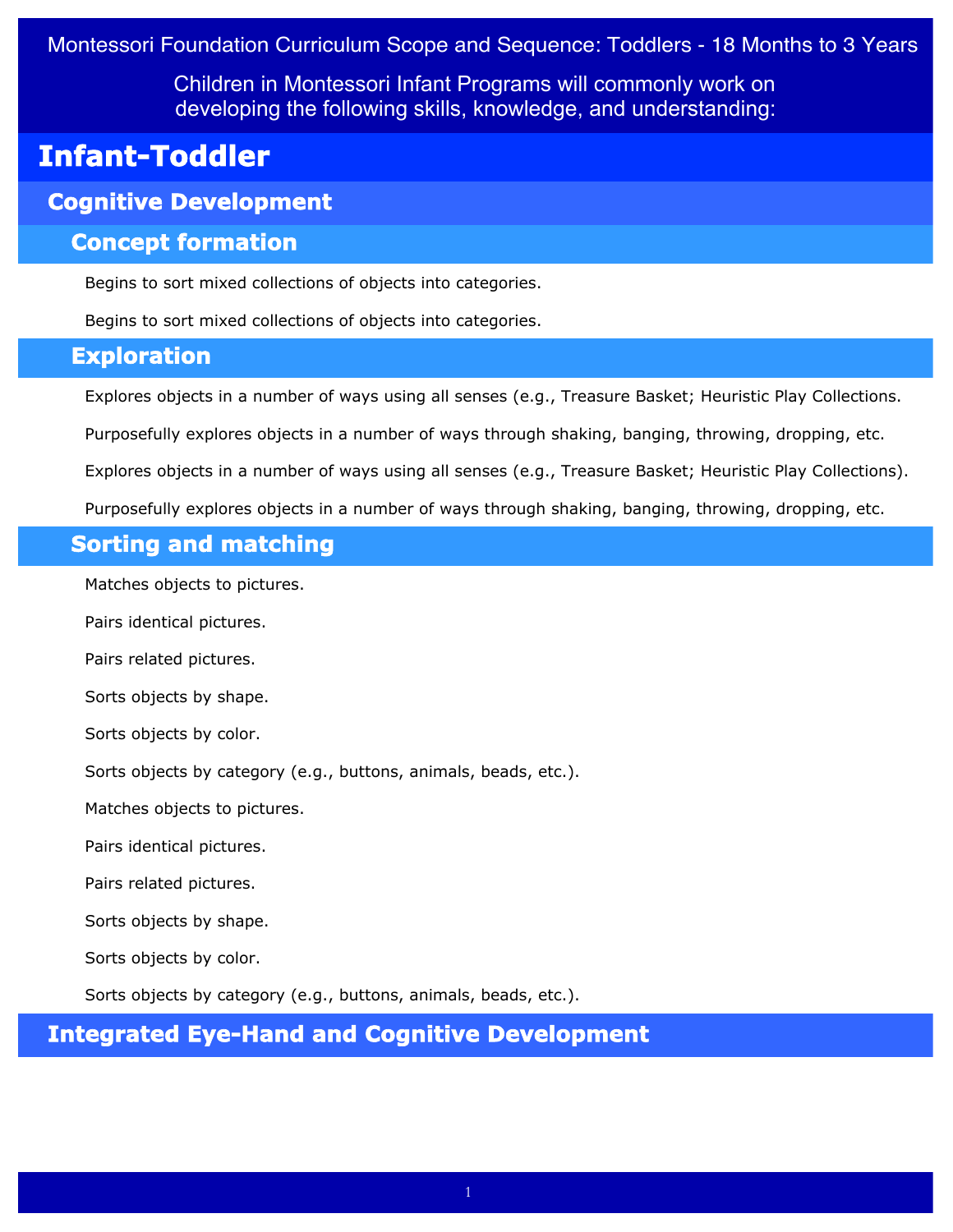Children in Montessori Infant Programs will commonly work on developing the following skills, knowledge, and understanding:

# **Building skills and concepts using special materials**

Works with simple puzzles to further develop eye-hand coordination - three-shape puzzles.

Stacks different colored disks on dowels sorting by color to further develop hand control and colormatching skills.

Stacks different sized disks on dowels sorting by color to further develop hand control and colormatching skills.

Places disks on horizontal dowels to develop supinated wrist movement and further develop eye-hand coordination.

Places different sized balls and ellipsoids on small pegs to explore sizes and perception of part becoming whole.

Works with box with bins to develop various wrist movements and object permanence.

Works with box with sliding lid to develop wrist movements and object permanence.

Works with simple puzzles to further develop eye-hand coordination - three-shape puzzles.

Stacks different-colored disks on dowels, sorting by color to further develop hand control and colormatching skills.

Stacks different-sized disks on dowels, sorting by color to further develop hand control and colormatching skills.

Places disks on horizontal dowels to develop supinated wrist movement and further develop eye-hand coordination.

Places different-sized balls and ellipsoids on small pegs to explore sizes and perception of part becoming whole.

Works with box with bins to develop various wrist movements and object permanence.

Works with box with sliding lid to develop wrist movements and object permanence.

#### **Language**

### **Hearing and understanding**

Can identify (by pointing) various body parts.

Can comply with simple requests containing action and object (Fetch the toy, hold my hand).

Listens with interest to stories and rhymes.

Can identify (by pointing) objects in pictures and books.

Can identify various body parts (by pointing).

Can comply with simple requests containing action and object (e.g., "Fetch the toy; Hold my hand").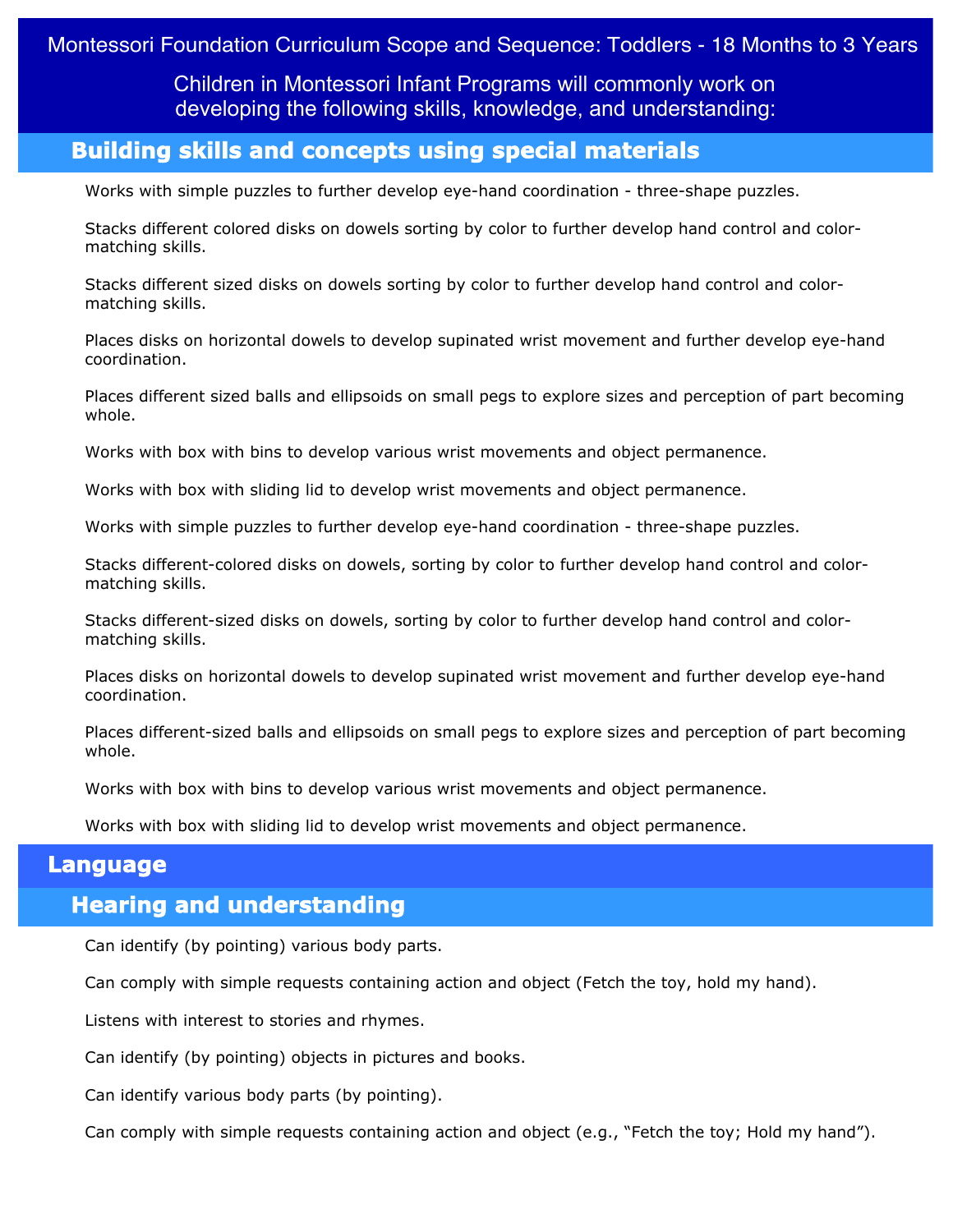Children in Montessori Infant Programs will commonly work on developing the following skills, knowledge, and understanding:

Listens with interest to stories and rhymes.

Can identify objects in pictures and books (by pointing).

# **Speaking**

Constantly increases vocabulary using new words every month.

Uses one- or two-word questions.

Strings words together to communicate more complex ideas (e.g., "More juice"; "Mommy go");

Uses more consonant sounds at the beginning of words and enunciates them more clearly.

Constantly increases vocabulary using new words every month.

Uses one- or two-word questions.

Strings words together to communicate more complex ideas (e.g., "More juice; Mommy go").

Uses more consonant sounds at the beginning of words and enunciates them more clearly.

### **Motor Development**

### **Equilibrium**

Walks holding onto bar or furniture.

Walks independently.

Walks carrying large and/or heavy objects; climbs stairs carrying objects in search of maximum effort.

Runs.

Kicks a ball.

Walks holding onto bar or furniture.

Walks independently.

Walks carrying large and/or heavy objects; climbs stairs carrying objects in search of maximum effort.

Runs.

Kicks a ball.

#### **Hand**

Coordinates use of both hands working together.

Uses hands for purposeful work.

Uses hands with increasing precision.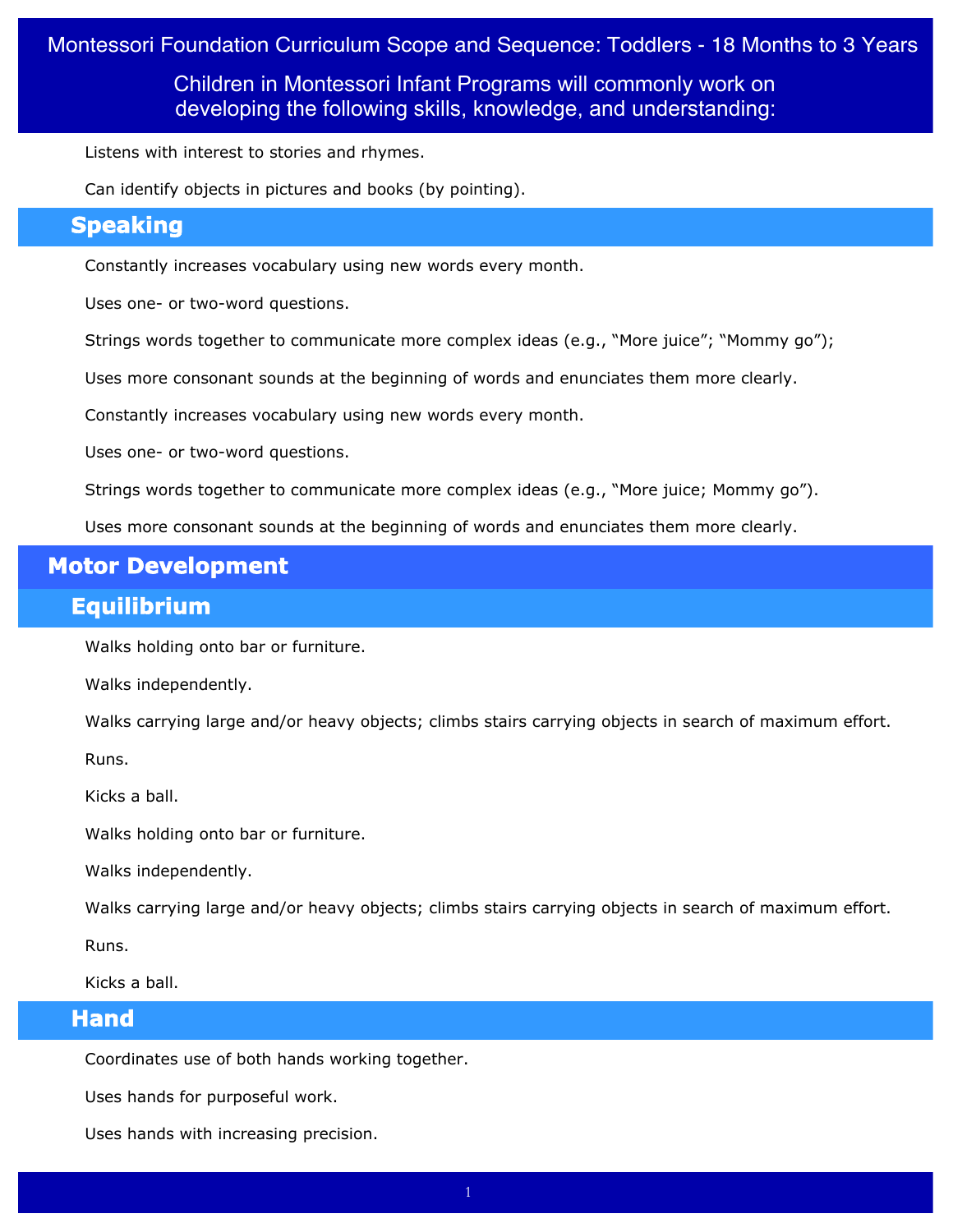Children in Montessori Infant Programs will commonly work on developing the following skills, knowledge, and understanding:

#### **Hands**

Coordinates use of both hands working together.

Uses hands for purposeful work.

# **Practical Life**

# **Care of self - Eating**

Feeds self with fingers.

Collaborates with adult in feeding self at weaning table and chair.

Uses a spoon.

Drinks from a teaspoon offered by adult.

Drinks from a cup.

Feeds self with fingers.

Collaborates with adult in feeding self at weaning table and chair.

Uses a spoon.

Drinks from a teaspoon offered by adult.

Drinks from a cup.

# **Collaboration with adult in activities of daily living**

Collaborates with adult in dishwashing.

Collaborates with adult in flower arranging.

Collaborates with adult in folding activities.

Collaborates with adult in food preparation.

Collaborates with adult in cleaning activities.

Collaborates with adult in setting table for snack or lunch.

Collaborates with adult in clearing table after snack or lunch.

Collaborates with adult in sorting and folding laundry.

Collaborates with adult in pouring water and juice.

Collaborates with adult in dishwashing.

Collaborates with adult in flower arranging.